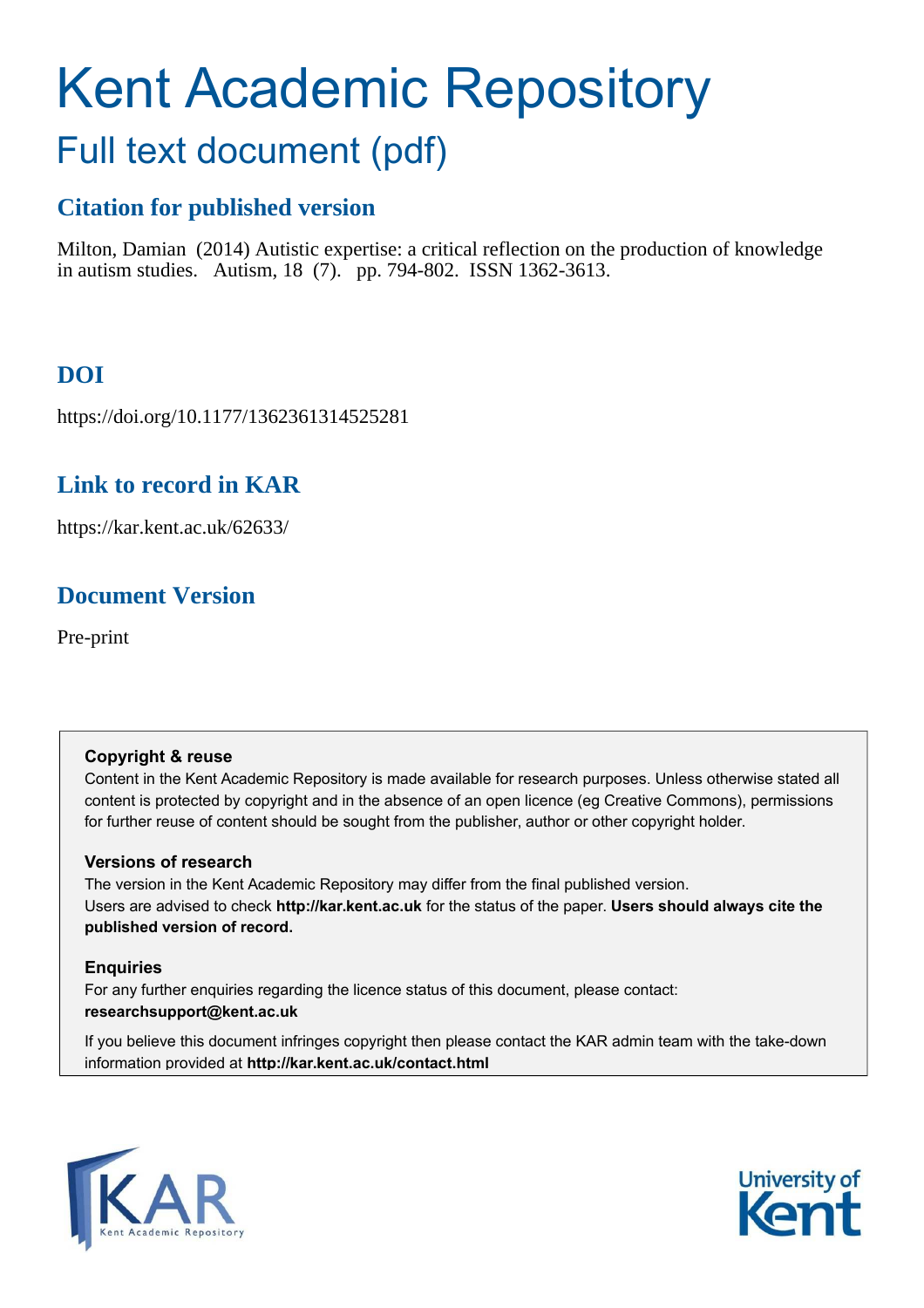#### Damian E M Milton

This article was published in Autism on 17 Mar 2014, available online: <https://uk.sagepub.com/en-gb/eur/journal/autism> <http://dx.doi.org/10.1177/1362361314525281>

#### **Abstract**

The field of autism studies is a highly disputed territory within which competing contradictory discourses abound. In this field, it is the voices and claims of autistic people regarding their own expertise in knowledge production concerning autism that is most recent in the debate, and traditionally the least attended to. In this article, I utilise the theories of Harry Collins and colleagues in order to reflect upon and conceptualise the various claims to knowledge production and expertise within the field of autism studies, from the perspective of an author who has been diagnosed as being on the autism spectrum. The notion that autistic people lack sociality is problematised, with the suggestion that autistic people are not well described by notions such as the 'social brain', or as possessing 'zero degrees of cognitive empathy'. I then argue, however, that there is a qualitative difference in autistic sociality, and question to what extent such differences are of a biological or cultural nature, and to what extent interactional expertise can be gained by both parties in interactions between autistic and non-autistic people. In conclusion, I argue that autistic people have often become distrustful of researchers and their aims, and are frequently frozen out of the processes of knowledge production. Such a context results in a negative feedback spiral with further damage to the growth of interactional expertise between researchers and autistic people, and a breakdown in trust and communication leading to an increase in tension between stakeholder groups. The involvement of autistic scholars in research and improvements in participatory methods can thus be seen as a requirement, if social research in the field of autism is to claim ethical and epistemological integrity.

**Keywords:** Autism, expertise, knowledge production, somatic affordance, tacit knowledge

### **Introduction**

Reflecting upon investigations carried out during doctoral research that concerned the discourses produced by various stakeholders regarding the education of autistic people, a range of views and opinions was being voiced by practitioners, academics from various disciplines, parents and autistic people themselves, and some clear trends have emerged (Milton, 2011, Milton, 2012c). These trends indicate a wide divide in outlook between the various personal deficit models of autism often favoured by practitioners and certain academics (Frith, 1989; Happe, 1994), and a more sociologically situated model of autism often followed by autistic people themselves (Arnold, 2010; Graby, 2012, Milton, 2012b).

The field of autism studies is a highly disputed territory with competing contradictory discourses abounding. Within this disputed territory, however, it has been the voice and assertion of autistic people themselves to claims of expertise in knowledge production that is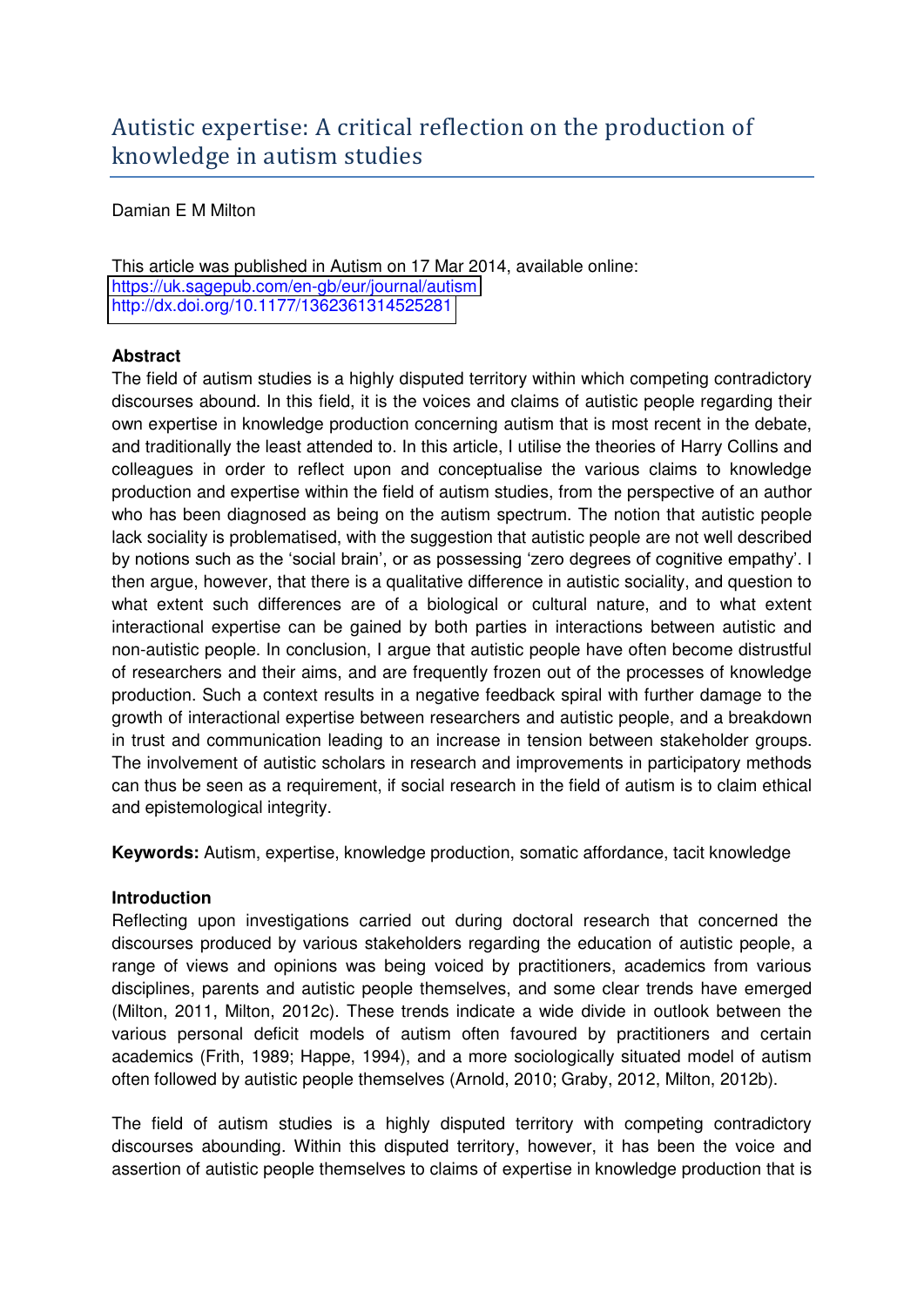most recent in the debate, and traditionally the least listened to (Milton and Bracher, 2013). This article utilises the theories of Harry Collins and his colleagues (Collins, 2004, 2010, 2011; Collins et al., 2006; Collins and Evans, 2007) in order to reflect upon and conceptualise the various claims to knowledge production and expertise within the field of autism studies.

The article proceeds in six sections. The section 'A framework to conceptualise expertise' outlines the framework for conceptualising the acquisition of knowledge and expertise by Collins and Evans (2007). This section then introduces the term of 'interactional expertise' and asks to what extent such mutual understanding is achievable between autistic and nonautistic people. This framework was originally devised to indicate that the kind of expertise employed by specialists is often of a socially situated nature. The section 'Popular understandings' shows how such a framework can account for some of the popular understandings (and misunderstandings) that can be seen in the field of autism for those who do not have access to such specialist practices. In the section 'The "machine-like" metaphor', the 'machinelike' metaphor often used to describe autistic cognition and knowledge acquisition is critiqued utilising this conceptual framework, and an argument put forward that autistic people (across the spectrum) are indeed social beings, albeit perhaps a more idiosyncratic or outsider social experience and expressions of social agency. This argument is continued in the section 'Autism and the acquisition of tacit knowledge', which explores in depth the ways in which knowledge can be acquired, and how autistic people cannot be said to totally lack such forms of knowledge. This section finishes with a critique of educational methods for autistic people that break down social information into explicit 'rules'. The section 'How does one know when interactional expertise with autistic culture has been acquired?' asks the important question of how one is to know when one has gained interactional expertise with autistic people and their culture, seen by Collins and Evans (2007) as a minimal requirement for social scientific research on cultural groups. This section reviews the use of the 'imitation game' as devised by Collins and Evans (2007), an adaptation of the Turing Test, where the 'judge' has to decide between two people, one who is a genuine member of a cultural group and who is an imposter. If such a game were to be played by social researchers in the field of autism studies, it would give an indication as to the level of interactional expertise gained, and whether interpretations by said researcher are likely to be relevant and accurate. The section 'Lost in translation?' asks whether or not due to embodied differences between autistic and nonautistic people, whether some level of understanding will always be 'lost in translation', and whether the 'double empathy problem' (Milton, 2012b) can be reduced and to what extent. The article finishes with some final remarks regarding the need for the involvement of autistic scholars in social research regarding autistic people, the increased use of participatory methods, and sets a challenge for social researchers working in this field.

#### **A framework to conceptualise expertise**

In recent decades, scholars in social theory have developed increasingly more sophisticated accounts of the nature of scientific expertise. This work explains how different claims to knowledge are defended by reference to different sorts of specialism or expertise. Collins and Evans (2007) in *Rethinking Expertise* set out a 'periodic table of expertise' based on the notion of socially located domains of tacit knowledge, that is, knowledge that cannot easily be made explicit or codified. This framework being predicated on a conceptual working model of loose boundaries between the categories stated. This conceptualisation was taken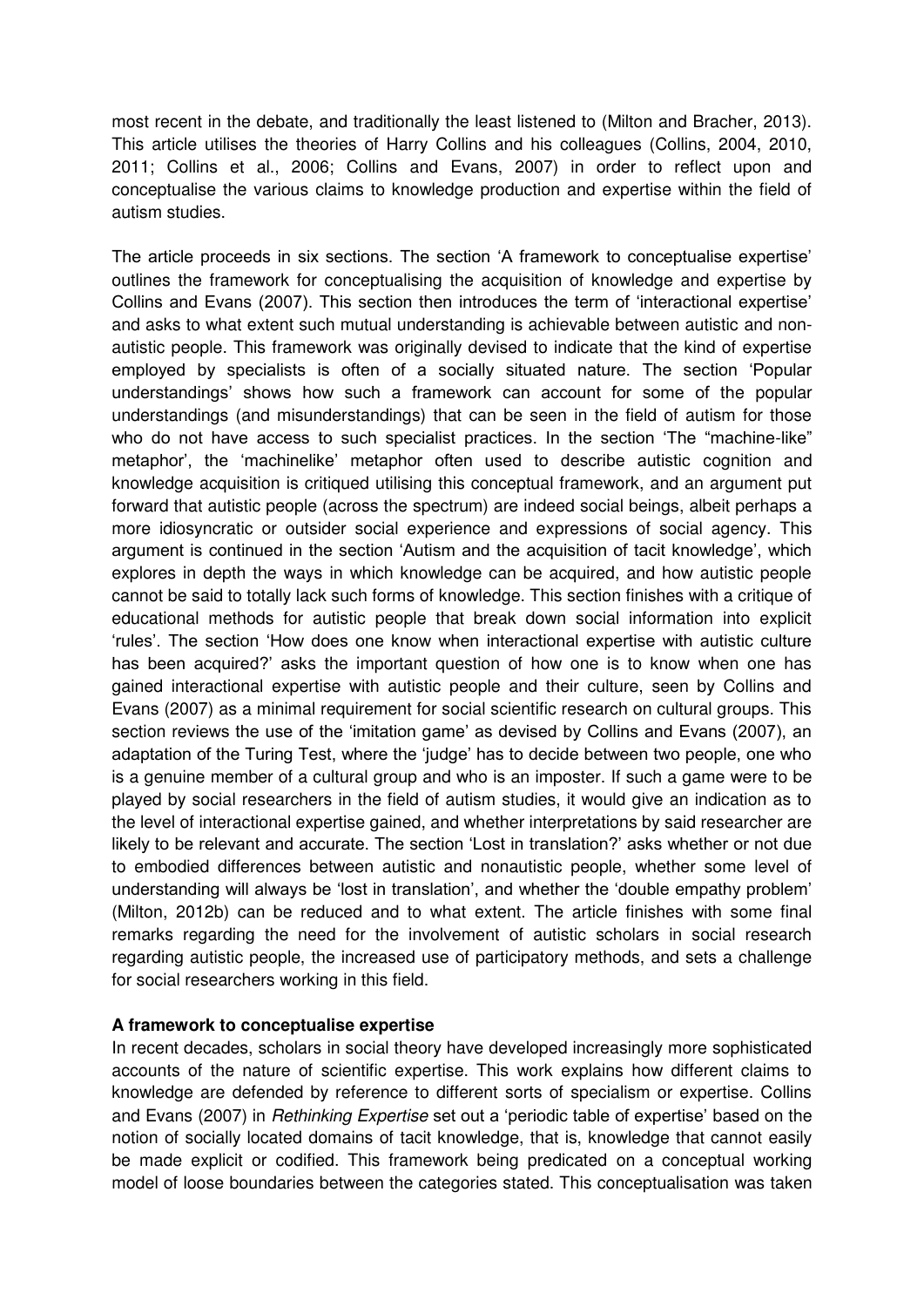further in *Tacit and Explicit Knowledge*, in which Collins (2010) provides a conceptual language with which to analyse the acquisition of knowledge.

Collins and Evans (2007) suggest that expertise is primarily based on the acquisition of tacit knowledge. In theorising tacit knowledge, they distinguish between ubiquitous and specialist expertise. Ubiquitous expertise includes an endless number of skills and knowledge that sustain the forms of life and culture of society (e.g. fluency in natural language or moral sensibility), whereas specialist expertise requires immersion in the language and practice of expert communities. Collins and Evans (2007) rank the acquisition of specialist knowledge on a scale of expertise running from 'beer-mat knowledge', through 'popular understanding', and 'primary source knowledge', all being knowledge which can be acquired from a base of ubiquitous tacit knowledge, before attaining 'interactional' and finally 'contributory' expertise, which depend on the acquisition of specialist tacit knowledge.

The differences between these categories of expertise are subtle, however, and relate to the availability of socialisation into practice communities. Specialist expertise can therefore be seen as a socially restricted form of socialisation (i.e. cultural learning dependent on being embedded in a specialist social practice), while the other forms of ubiquitous expertise are said to be available to all. When one applies such categorisations to the knowledge and expertise displayed by autistic people, things tend to look a bit different. Specialist expertise can certainly be found, not least with autistic culture, community and language (Arnold, 2010; Lawson, 2008; Sinclair, 1993, 1999), yet more common forms of ubiquitous expertise are often deemed to be deficient or lacking due to cognitive deficit, such as the ability for 'dynamic thinking' (Gustein, 2000), or 'cognitive empathy' (Baron-Cohen, 2012).

Following Wittgenstein, Collins and Evans (2007) argue that it is in the use of a concept which determines its meaning, thus understanding specialist meaning takes immersion in a way of life, rather than information gathering alone. In acquiring initial 'beer-mat' knowledge or simple popular understandings, such deep immersion is not required, and as such the specialist ubiquitous expertise of 'ordinary people' should not be confused with the expertise of technical specialists within a particular domain of knowledge. The amount of interactional expertise achievable between autistic and non-autistic people, or how much these barriers are cultural, biological or whether such a distinction can be made (Hacking, 2009) has not been adequately 'answered' or investigated through a sociological or contextualised lens in sufficient depth. As will be returned to later in this article, however, I argue that some level of interactional expertise must be possible, as no autistic person is completely uncommunicative. The interactional expertise shown by non-autistic social researchers is, however, often clearly insufficient, given the criticisms made of such investigations by autistic scholars (Arnold, 2012a; Milton and Bracher, 2013). Gaining expertise in what it is to be autistic would take immersion in the culture and practices of autistic people, yet it is questionable as to what extent such immersion is possible for non-autistic people and it is certainly doubtful that many established scientists have made the effort. Yet, for Collins and Evans (2007), interactional expertise should be seen as a basic standard for social scientific research. Such a gap in understanding can be seen as adding to the distrust and offence taken by autistic people to how 'we' as a group are examined, inspected and interpreted by those of a non-autistic dispositionality; as Moon, a neurodiverse activist has stated, being 'fishbowled' (Milton and Moon, 2012a). It should also be remembered who the 'contributory experts' are, regarding the creation of autistic subjectivity and culture in the first place: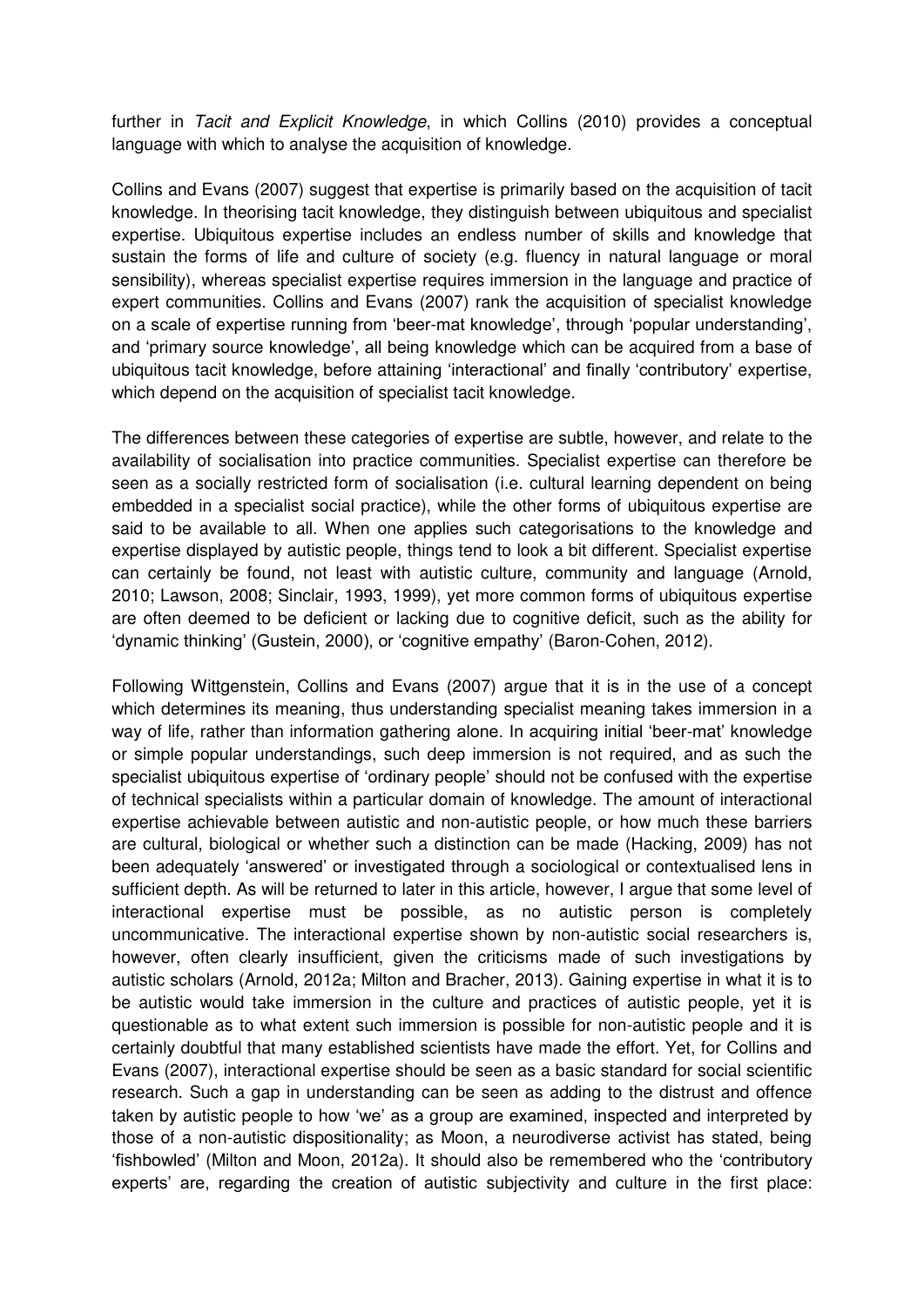autistic people themselves. Interactive expertise does not make someone an autistic person contributing to autistic culture, but someone more able to engage and interact with autistic language and communications. The involvement of autistic scholars in research and improvements in participatory methods can thus be seen as a requirement, if social research in the field of autism is to claim ethical and epistemological integrity.

Claims to knowledge are of course linked to power and social closure (the restricting and privileging of social opportunities for one group of people at the expense of another) which influence the social valuing of various forms of specialist expertise (Rose, 1999). It is sometimes suggested in the case of autistic people, moreover, that an apparent inability to acquire basic forms of ubiquitous expertise lead autistic people to be unable to develop specialist expertise, even with reference to their own subjectivity and social positionality (e.g. Hendriks, 2012). Instead, expertise that is remarked upon as being achievable by some autistic people is seen in much non-autistic literature on the subject as residing in some kind of exotic other, within a discourse of the extraordinary autistic 'savant' (Arnold, 2012b). Such a lack of social expertise and understanding has been called into question, however, by the initial emergence of autistic autobiographies, followed by autistic scholarship and the rise of advocacy organisations run by autistic people themselves (Autistic Rights Group Highland (ARGH), 2013; Autonomy, 2013; Autscape, 2013). It is of course true that not all autistic people are capable of such expressiveness, but a number of autistic people thought to have been incapable of communicating have found ways in which to do so (Wurzberg, 2011).

#### **Popular understandings**

Due to the specialised nature of expertise, Collins and Evans (2007) suggest that scientists must simplify their work in order to explain something of it to a professional audience, and even more for popular audiences:

*'…in the case of disputed science, a level of understanding equivalent to popular understanding is likely to yield poor technical judgements.*<sup>'</sup> (Collins and Evans, 2007: 21).

Popular understandings can lead to polarised reactions to scientific research. This can sometimes involve accepting a simplified version of evidence as truth and fact. We see this, for example, in the way that the idea of there being a theory of mind deficit in autism is now commonly depicted as 'factual' in popular literature, despite it being more accurately described as a working model or partial heuristic in the scientific world. Or it can involve the acceptance of claims without due thought. This is witnessed in the promotion of false conspiracy theories, as in the moral panic regarding vaccines and autism. For Collins and Evans (2007), such misinterpretations are strengthened by media representations of disputed science as something more revealing of knowledge being produced within a community of experts. One could also say, however, that popular misunderstandings are exacerbated by the claims of some academics themselves. The use of crude terms such as an 'extreme male brain' with reference to autism in the scientific literature could clearly help produce unsurprisingly simplistic understandings outside the scientific community (Baron-Cohen, 2008).

#### **The 'machine-like' metaphor**

The tendency discussed earlier for the scientific community to neglect the specific expertise of the autistic community is further exacerbated by the widely prevailing notion that autistic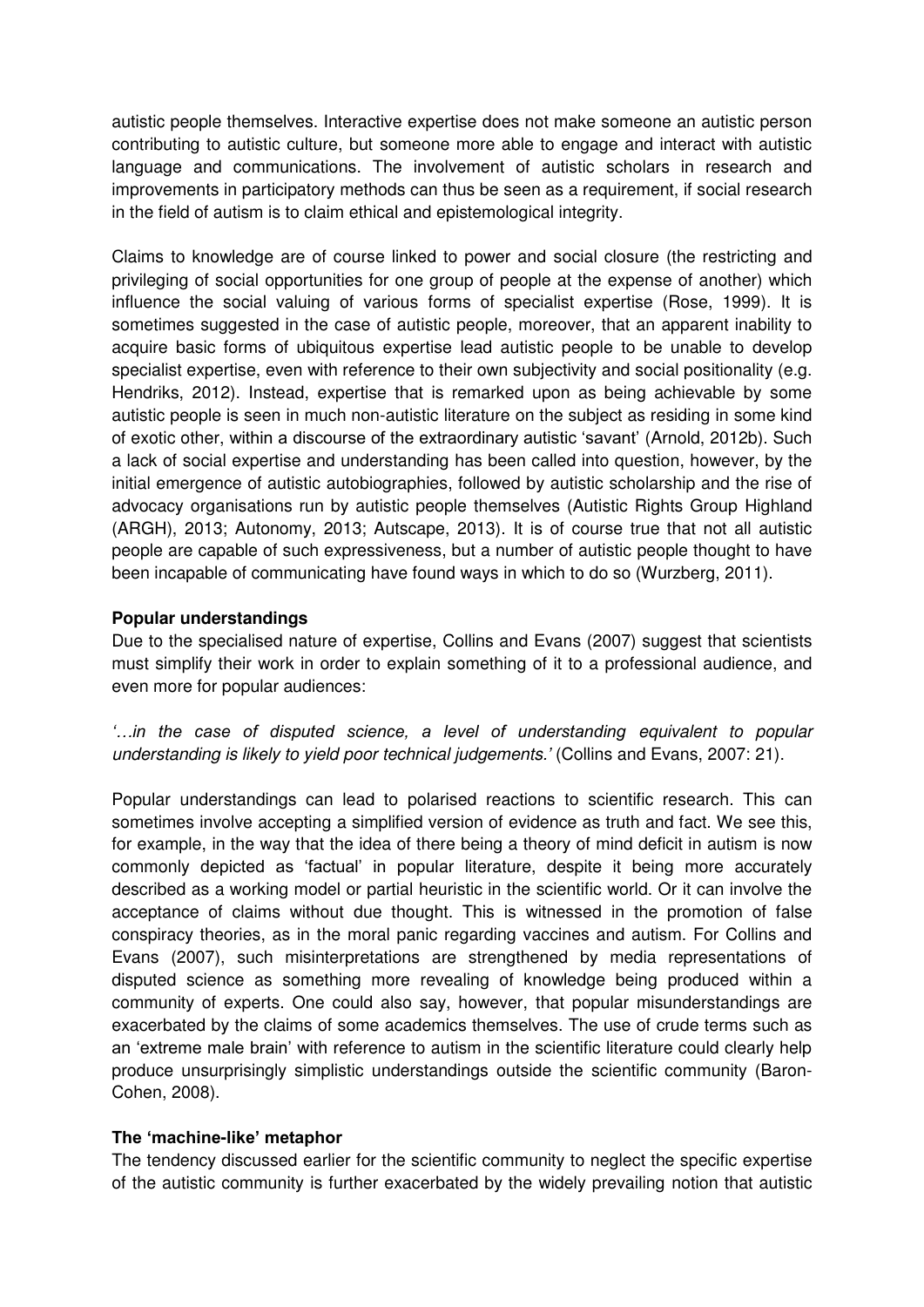people are somehow 'machine-like' or lacking in the socialisation necessary for effective communication. Asperger (1991) himself wrote that:

*'The autist is only himself … and is not an active member of a greater organism which he is influenced by and which he influences constantly.'* (Asperger, 1991: 38)

Approaches to the ontology of autism have been evolving ever since the phenomenon came into the clinical lexicon, yet the notion of the autistic person somehow being 'machine-like', incapable of true socialisation, possessing 'zero degrees of empathy' or having an impairment in their 'social brain' (Baron-Cohen, 2012), has remained a repeated descriptive metaphor (Hendriks, 2012).

Collins (2010) utilises the notion of strings as building blocks of signs and symbols, a physical object that only has an effect due to what happens to it. While language is conceptualised as a set of meanings located in society, strings are conceptualised as base objects that are the means by which language is inscribed and shared. Collins (2010) suggests that computers deal in strings and not language interpretation. No string has inherent meaning, as it is in linguistic interpretation that meaning is constructed and negotiated. Autistic people are often misinterpreted as only being able to deal in strings of information, as though they totally lacked a sociality and a language, or as though lacking meaning-making emotions.

A recent example of this phenomenon is seen within the theory and practice of Relationship Development Intervention (Gustein, 2000), where autistic people are depicted as lacking 'dynamic thinking' and possessing instead a strength in 'static thinking' (in other words, processing strings of information). Yet, autistic artwork (Mullin, 2009) or the 'non-verbal' language expressed by

Amanda Baggs (2007) is not reducible to strings alone in terms of how they are produced, but an engagement with the collective lifeworld of social life (i.e. learnt through some kind of sharing of social experiences).

The implications of this prevailing misunderstanding of autistic socialisation are extensive. Collins and Evans (2007) suggest that there has been a general move towards seeing knowledge and ability as concerning embodied experience or else competence, that is, what one 'does' is what matters rather than just what someone can 'reproduce' (cited in Collins and Evans, 2007). For Collins and Evans (2007), moreover, the primary site of the acquisition of knowledge and expertise is social, thus the mastering of a skill requires more than the embodiment of it, but the socialisation of people into relevant social practices. This, they say, is the difference between being able simply physically to balance on a bike and actually being able to negotiate traffic. Collins and Evans (2007) argue that polymorphic actions (actions that depend on context for interpretation and continuation and thus not reproducible by machines) require social understanding and flexibility to adapt actions to changing social contexts. This is the reason given by Collins and Evans (2007) to suggest why machines cannot replicate humans. If one is to believe current dominant ideologies regarding what autism is, then, it could also be argued that autistic people are machine-like, and unable to replicate appropriately the behaviours and understandings of non-disordered humans (at least without 'intervention'). There is clearly a need to correct this ideological error. Although processing of strings of information can be a strength found among many on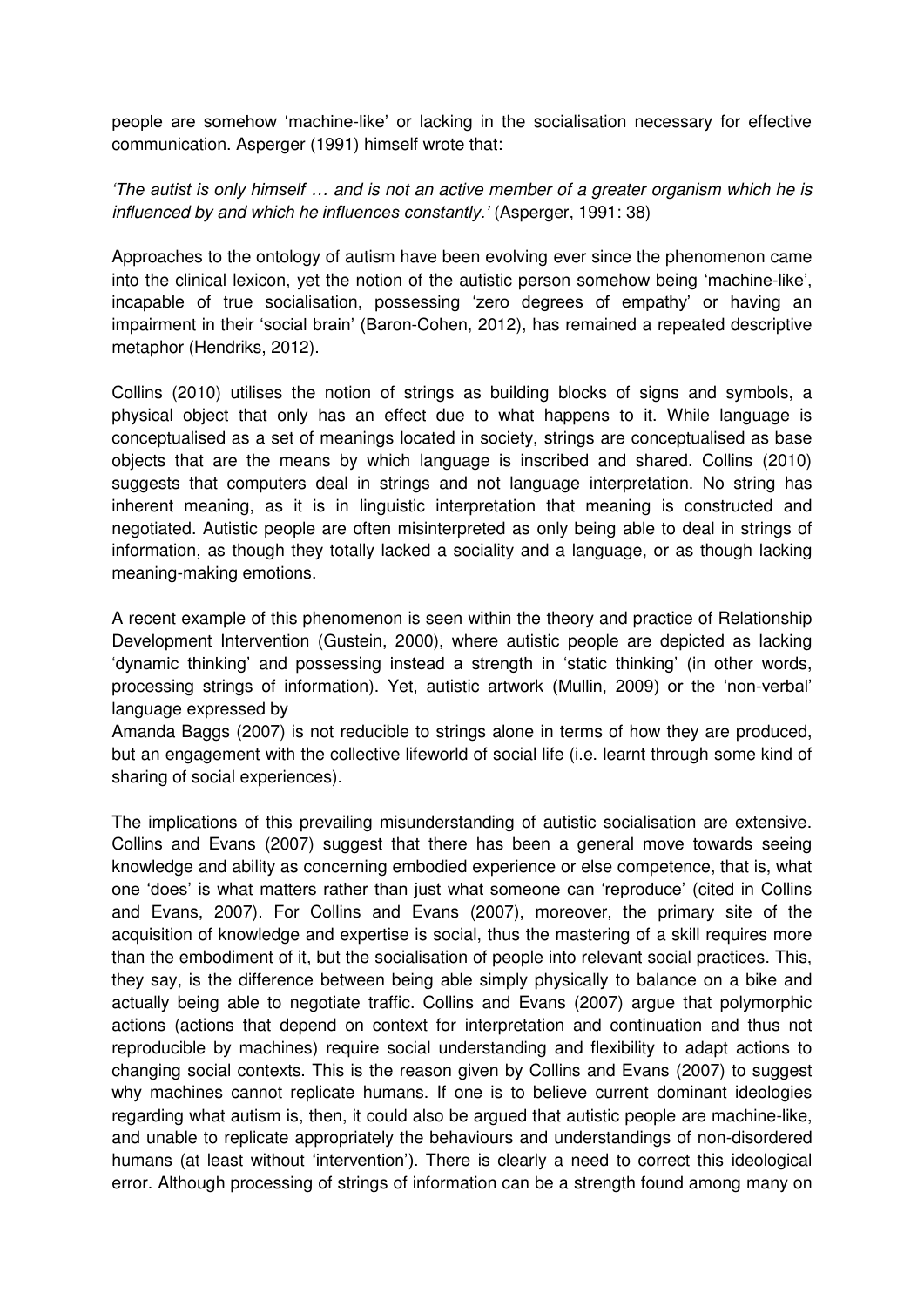the autism spectrum (Murray et al., 2005), not all autistic displays of knowledge and expertise can be explained away as highly honed mimeomorphic actions (actions performed in the same way each time and thus can be reproduced mechanically). With autistic people, especially those who acquire verbal articulacy, one often finds the sociality of an 'outsider' (Becker, 1963), an alienated social identity, but a social identity nonetheless. Also, it is often said that one of the most defining features of autism is a 'spiky' cognitive profile (Milton, 2012c) that can lead to extreme strengths in areas of mimeomorphic actions, but also potentially a widening of perspective and a distinctive kind of sociality, particularly in later years of development. Such a sociality is often stigmatised (Milton, 2013b) rather than being seen as a potential asset within communities of practice.

#### **Autism and the acquisition of tacit knowledge**

What the argument so far demonstrates is that it is necessary to develop a clear account of the kinds of knowledge that autistic people may be able to acquire and to reject misplaced assumptions which prevent us from doing just that. In his conception of the acquisition of tacit knowledge, Collins (2010) demarcates three main categories: weak/relational, medium/somatic and strong/collective. Weak relational tacit knowledge arises from social interaction, yet any piece of it in principle can be made explicit. Collins (2010) gives the example of an experienced warehouseman who can find specific objects within a warehouse, yet would not be able to list every object; however, one could program a computer to do just this task. At times, knowledge that can be made explicit is not due to accident, lack of time or, as Collins (2010) indicates, 'mismatched saliences'.

For Collins (2010), somatic tacit knowledge is knowledge that can be explained or written down but cannot be used in a pragmatic way by humans due to the limitations of their bodies (their 'somatic affordances'). Such knowledge can in principle be made explicit, yet may be very difficult to do so. Machines of the right design may be able to apply such knowledge due to differing somatic affordance (e.g. machines can compute mathematical sums far quicker than humans can). Somatic-affordance tacit knowledge can only be performed and applied as actions in practice due to the affordances of the materials from which a body or entity is made. In this respect, the limit is not explicability but embodiment. Strong or collective tacit knowledge, as defined by Collins (2010), can only be acquired through immersion in the language and practices of society and is conceptualised as a property of society. In this conceptualisation, individuals are seen as 'parasitic' on the body of social knowledge (or needing to draw upon social experiences to form tacit knowledge). This ability to be 'parasitic' on the social body is a unique property of humans, as neither other animals nor machines are capable of such collective knowledge acquisition. The term used by Collins (2010) to identify this split is 'Social Cartesianism'.

An interesting example utilised by Collins (2010) is the description of a scene from *Star Trek: The Next Generation* regarding the character of Lt Commander Data, a character often described as being representative of an autistic persona. In the scene, Data was able to learn dance steps to a routine without difficulty, and then in time was able to improvise dance steps of his own. Collins (2010) rightly points out that a machine would not be capable of improvisation. Yet, as an example, if I were to be placed in such a situation, it would be virtually impossible for me to enact a set dance routine, but I would have no trouble at all in improvising one, whether such a dance would win any awards in the eyes of others is debatable though. Collins (2010) points out that domesticated animals, while immersed in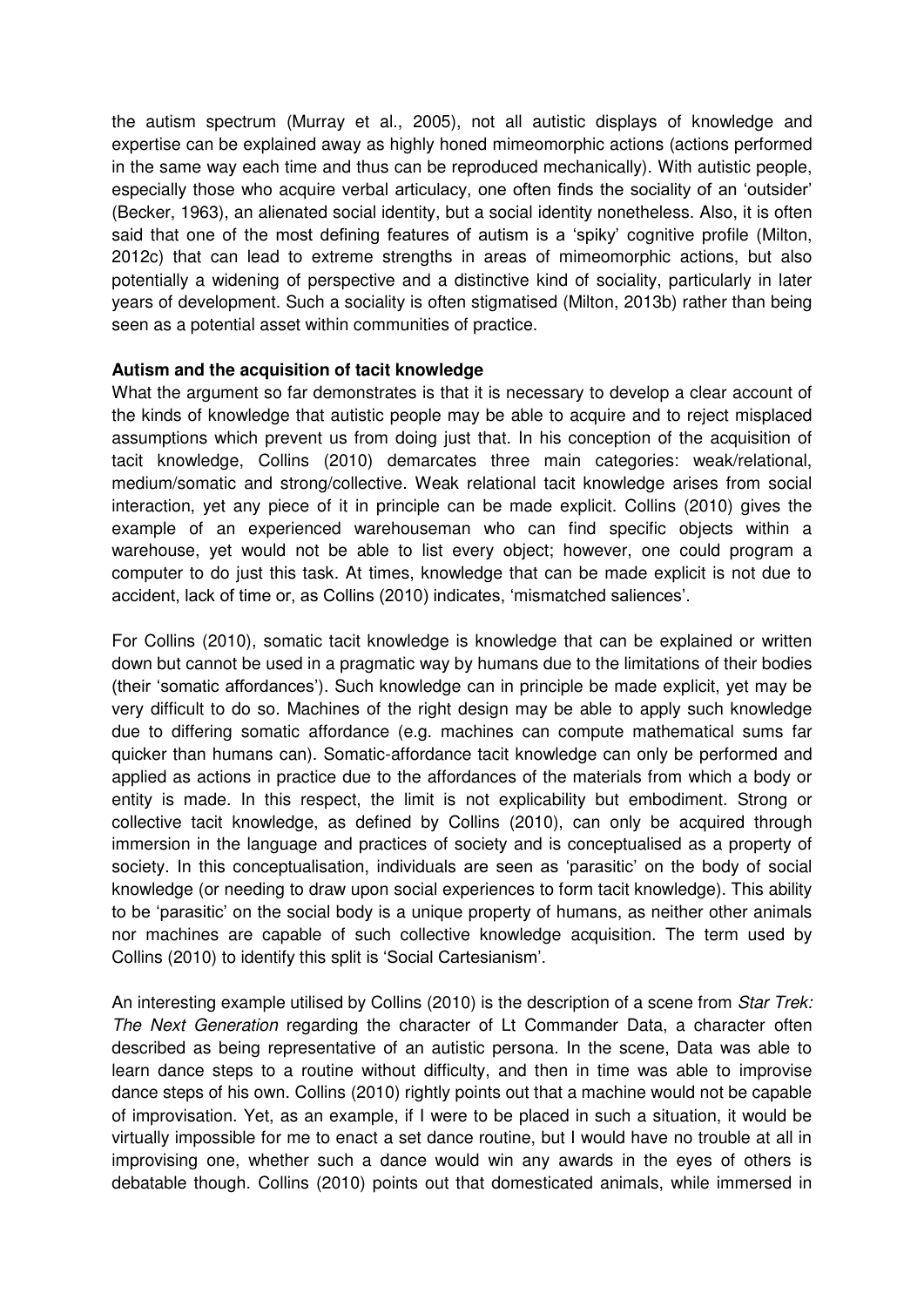human society, are not able to be socialised, in the sense one does not encounter vegetarian, arty or nerdy dogs, they are simply just dogs. This sociality is often said to be impaired in autistic people, even mentioned by Collins (2011) when using as an example of the autistic savant who appears to manage their performances in the absence of collective tacit knowledge, with this absence seeming to be a principal feature of the autistic lifeworld. Yet, one does encounter autistic people who are vegetarian, artistic and certainly nerdy. Autistic people have distinct interests and abilities that involve social practices, and this includes those who are deemed 'non-verbal', who are often musical or artistic and whose bodily movements have been argued to be a form of language (Baggs, 2007, Milton, 2013a).

If autistic people are primarily machine-like, then where do the idiosyncratic expressions of autistic people (Mullin, 2009) originate? If one were to follow the theory of Murray et al. (2005), perhaps it is the affordances of an autistic mind-set leading to the honing-in on particular aspects of the social which inspire interest and attention – a monotropic social being, with a fragmented experience of the social. Indeed, if artificial intelligence is one day produced, it may perform similarly to an autistic person, but this performance may contain a liking for unusual improvisation:

*'What is being argued is that humans differ from animals, trees, and sieves in having a unique capacity to absorb social rules from the surrounding society – rules that change from place to place, circumstance to circumstance, and time to time.'* (Collins, 2010: 124).

Autistic people are often taught social 'rules' as if they are more fixed and static than they actually are in lived reality, which only causes more confusion. Much social skill or behavioural training with autistic people is predicated upon breaking down such information into explicated strings of information, which does little to help autistic people adjust to the changing flux of negotiated socially constructed realities (Milton, 2012b). By the use of such methods, autistic people have their fragmented social perceptions reinforced via the very way 'social skills' are being taught. Recently, however, methods such as Intensive Interaction (Nind and Hewitt, 1994), which focus on relationship building and child-led activities, have begun to challenge this dominance within the field.

### **How does one know when interactional expertise with autistic culture has been acquired?**

Following the argument presented here, one of the primary tasks facing those attempting to work with autistic people or to analyse the nature of autism is to appreciate the distinctive knowledge autistic people possess and to build more constructive ways of relating to it. As Hacking (2009) puts it:

#### *'They are creating the language in which to describe the experience of autism, and hence helping to forge the concepts in which to think autism.*' (Hacking, 2009: 1467)

Over the past two decades, there has been the growth of a variety of autistic communities, both online and in conferences run by and for autistic people, such as Autscape (2013). Following the insights of Collins and Evans (2007), in order to study such a social group, interactional expertise is needed. The amount of interactional expertise and understanding of autistic culture exhibited by social researchers in the field, however, has often left a great deal to be desired (Arnold, 2012a). Misrepresentations of autistic culture are widespread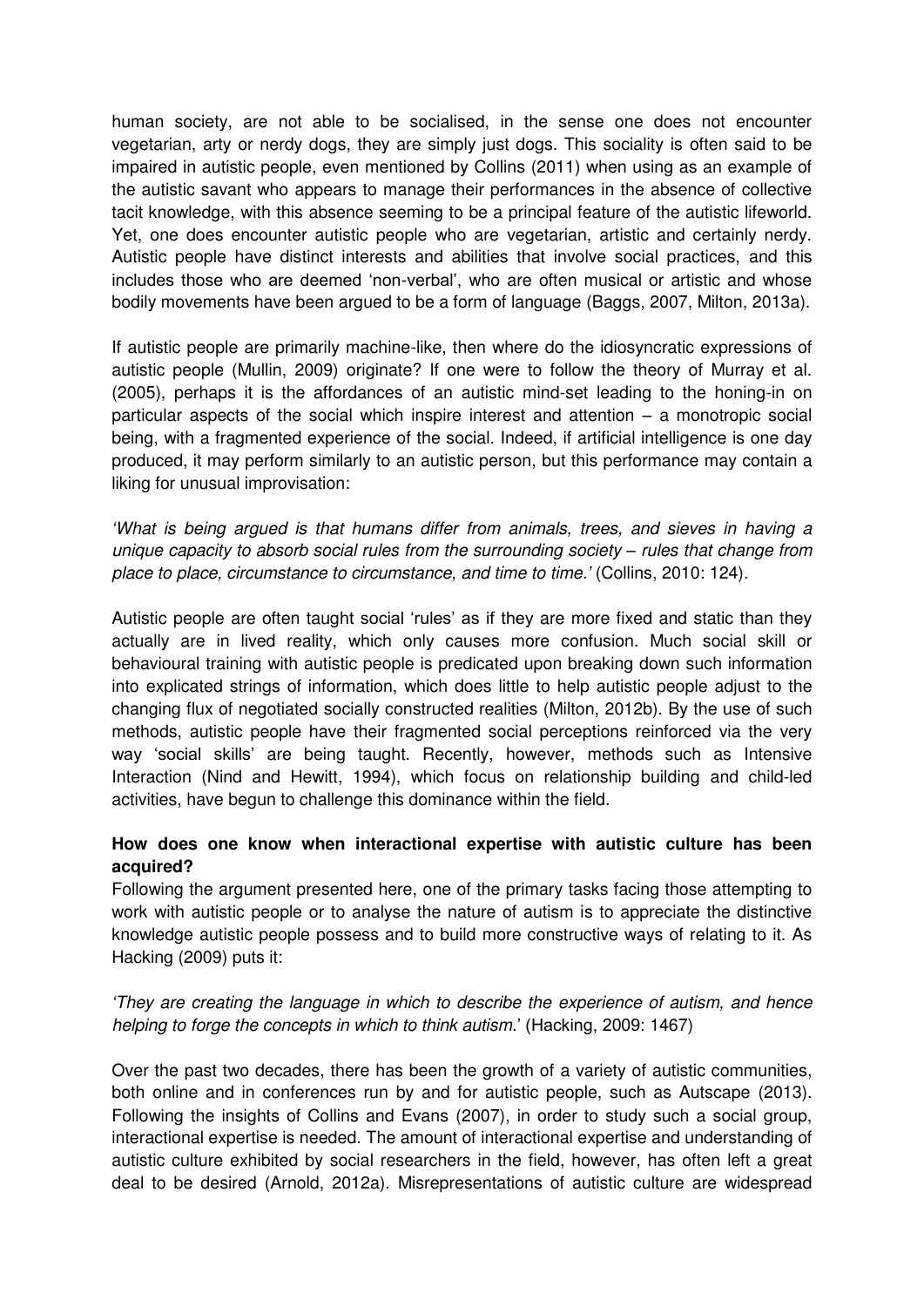within current literature and have hampered progress in the field (Milton and Bracher, 2013). When autistic people have been involved in research, this has often added much to the work produced, as the recent work of the Autism Education Trust demonstrates (Wittemeyer et al., 2011; Wittemeyer et al., 2012).

Collins (2004) argues that interactional expertise can simply be seen in the ways an individual can interact within a practice community, and that it is a quality utilised by specialist journalists and championed by interpretive social scientific methods (Collins et al., 2006), a form of realist pragmatic 'verstehen' (an understanding of the intentions and motives behind the actions of others). In order to test the level of interactional expertise one has with an outsider group to one's own, Collins et al. (2006) devised an alternative to the Turing test, known as the 'imitation game'. Collins et al. (2006) suggested that imitation games investigate the specific linguistic abilities of interactional experts, contributory experts and non-experts. These experiments utilise three computers linked via a wireless network with specialist software. Judges who are contributory experts type questions to the other participants, probing for possession of expertise. One participant is genuine and the other is someone without contributory expertise. After each question, the judge makes a guess with a confidence level associated with the guess. The session continues until the judge feels there is nothing left to be gained by continuing. Interactional expertise is purported to be demonstrated whenever the proportion of correct guesses is greater than that which would have been achieved by chance alone. The confidence levels of guesses are split into the following four levels:

*Level 1*: I have little or no idea who is who.

*Level 2*: I have some idea who is who – but I am more unsure than I am sure. *Level* 3: I have a good idea who is who – and I am more sure than unsure.

*Level 4*: I am pretty sure I know who is who.

Guesses at level 3 or 4 of confidence are scored as either correct or incorrect, while all guesses right or wrong at levels 1 and 2 are counted as being uncertain. Whenever judges change their level of confidence, they are asked as to why this is the case. A second phase to the test is then to send the dialogues contained to a set of more judges.

Imitation game experiments conducted by Collins et al. (2006) show that those well socialised into the language of a specialist group are linguistically indistinguishable from those with full practical socialisation, yet distinguishable from those who are not well socialised into such specialised discourses. Thus, tacit knowledge of specialist languages can be acquired without having the tacit knowledge associated with the practices of specialist cultures to the level of contributory expertise.

If one were to apply the methodology of imitation games within the field of autism studies, a number of issues would need to be taken into account, such as general linguistic ability, potential personal connections between judge and participant, asking autistic people to potentially lie and so on. Having said this, they would no doubt yield interesting results. Would academics, practitioners and even parents be able to pass such a test in pretending to be autistic? Would social theorists who write about the autistic community and the neurodiversity movement be able to pass as a self-advocate? Such a test would give some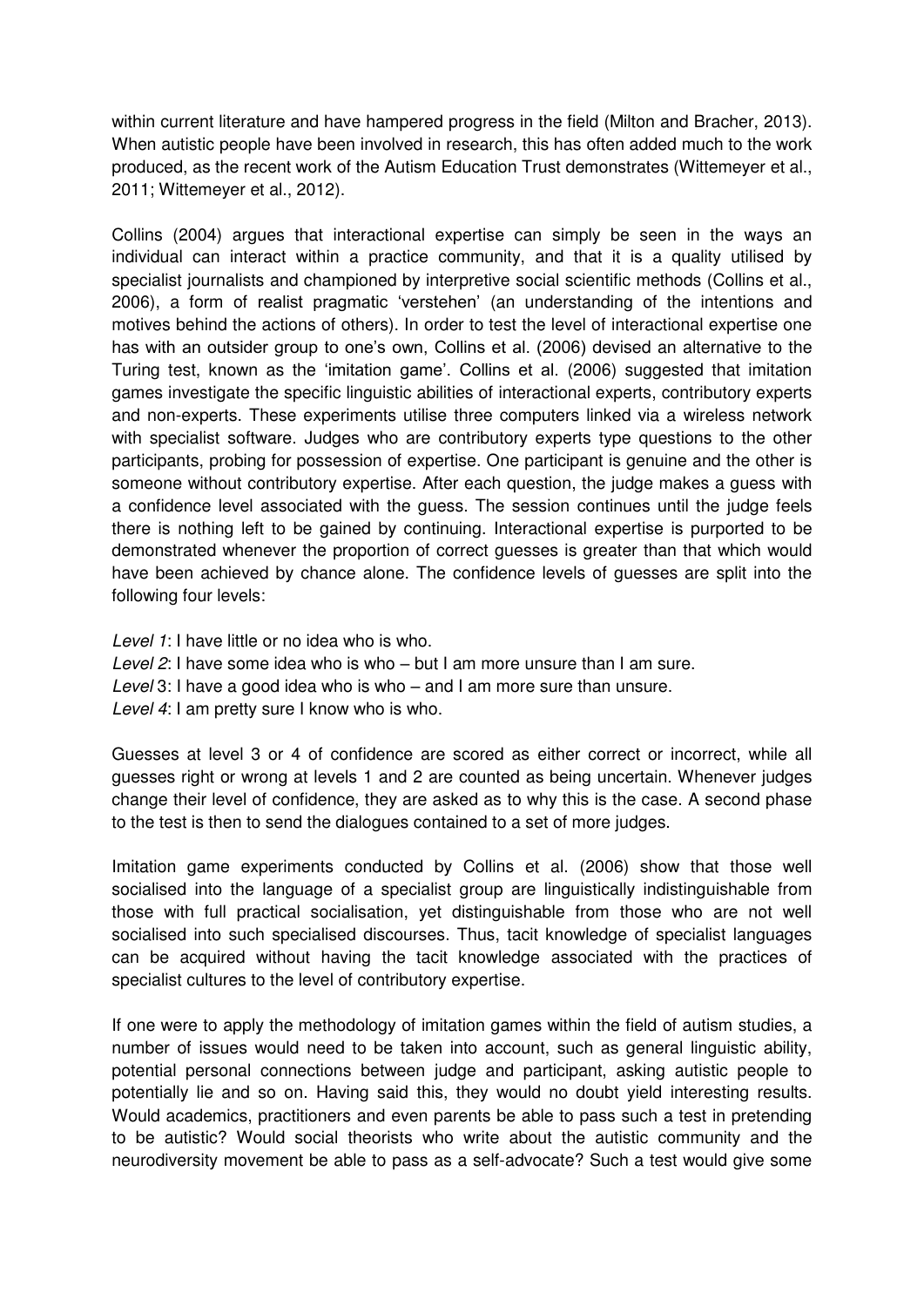indication as to the level of interactional expertise gained, and whether interpretations of autistic communities and culture can be said to be relevant and accurate depictions.

#### **Lost in translation?**

Interactional expertise can be seen as an important step towards mutual understanding, yet in the case of interactions between autistic and non-autistic people, is something always going to be 'lost in translation'? When differences in disposition and social understandings have foundations in neurological diversity, how much interactional expertise is possible? Is some level of expertise in what it is to be autistic on a phenomenological level of lived experience always beyond the grasp of non-autistic social scientific researchers? It could be said that autism is a state-specific expertise (Collins and Evans, 2007). Is the somatic affordance (the limitations of one's physiology) of an autistic bodily state a necessary condition for interactional expertise regarding autistic subjectivity? If this is the case, then interactional expertise between autistic and non-autistic people would always be constrained and partial at best. Both the philosophers Nagel (1974/1981) and Wittgenstein (cited in Collins and Evans, 2007) wrote thought experiments regarding the possibility of understanding what it would be like to be an animal (other than human). Nagel (1974/1981) asked the question 'What is it like to be a Bat?', while Wittgenstein (cited in Collins and Evans, 2007) asked the question 'If a Lion could speak, would a human being be able to understand it?' The conclusions of these thought experiments were that it was impossible to conceptualise of such an 'other', and to remove oneself from one's own perceptions and somatic (embodied) limitations. So, if the somatic affordances of autistic and non-autistic people are significantly different, is understanding the autistic lifeworld in the perceptions of a non-autistic onlooker a more nuanced version of understanding the perception of a bat or attempting to speak 'Lionese' (and vice versa)? This difficulty is exacerbated by what might be called the 'double empathy problem' (Milton, 2012b). Collins (2004) wrote that:

#### *'Certainly, almost everything I write, and that includes the straightforward pieces, seems open to astonishing misinterpretation by at least a few people.'* (Collins, 2004: 105)

While Collins (2004) was referring to the way in which his own writings are misinterpreted, such a breakdown in communication is a daily experience for autistic people (Milton 2013b). The autistic form of life does not conform to assumed social normativity and does not easily extend outward into the social, leading to a 'double empathy problem' between people of diverse dispositions (Milton, 2012b), that is, both parties struggle to understand and relate to one another. Such differences in presentation can lead to dyspathic reactions (Cameron, 2012) and stigma (Milton, 2013b), often leading to ill-fated attempts at normalisation and a continuing vicious cycle of psycho-emotional disablement (Milton and Moon, 2012b).

Collins and Evans (2007) put forward a minimal embodiment thesis and social embodiment thesis to the acquisition of knowledge. Yet, when brains do operate differently and affect social embodiment, a double empathy problem ensues easily. Reaching interactional expertise may be blocked by embodied differences of somatic affordance. Yet, for all the language and rhetoric of being from a 'different planet' or feeling like an 'anthropologist on mars', autistic people remain both human and social, albeit idiosyncratically, with diverse experiences of socialisation, or the lack of access into communities of practice to be immersed in. Such a lack of access to communities of practice can also lead to social isolation and anomie and negative consequences for individual mental and physical well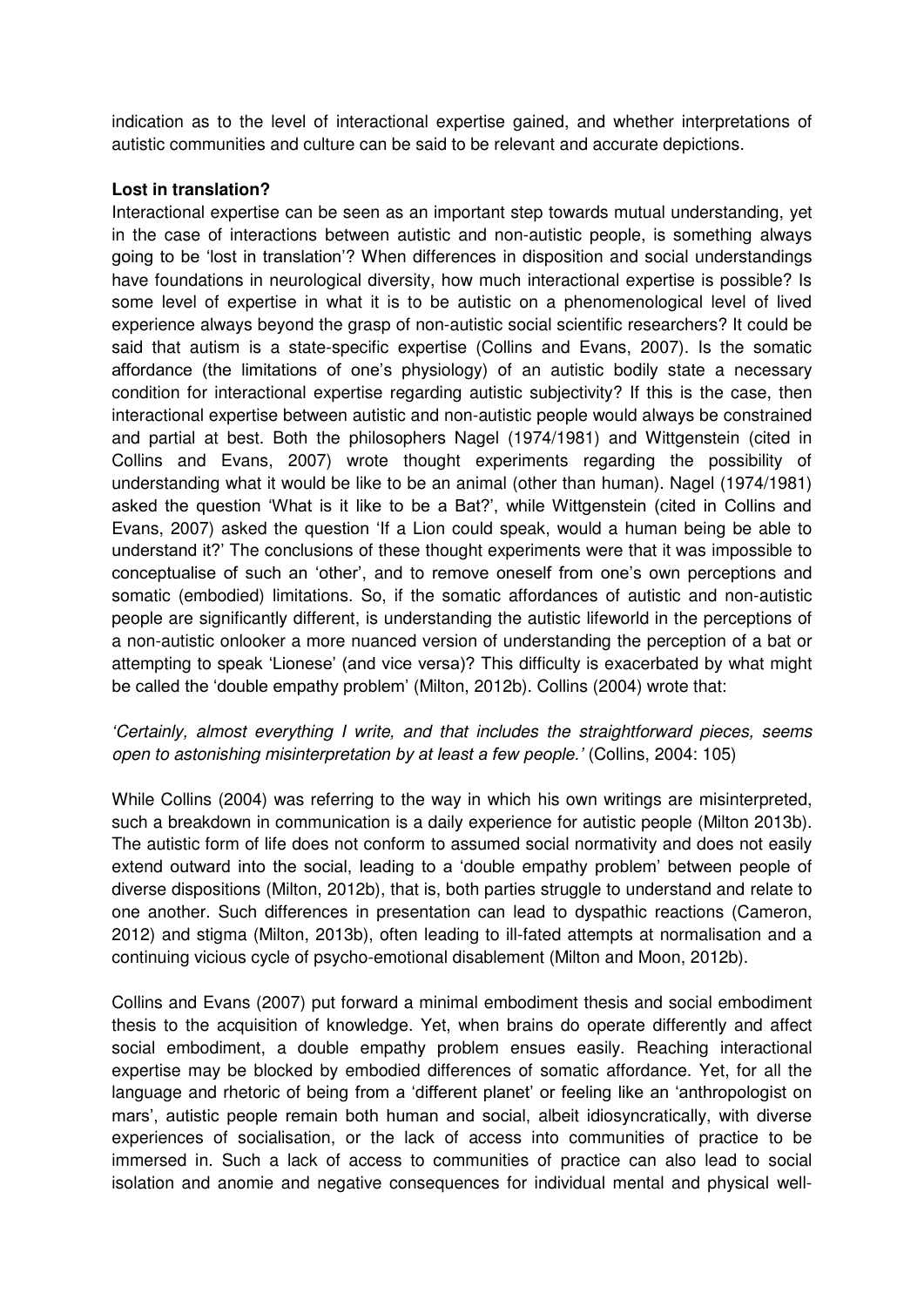being (Milton and Moon, 2012b). Indeed, the construction of another 'silo' (linguistic community of experts) of the neurodiversity movement can be seen as an attempt to break down the 'silo mentality' itself (Arnold, 2010, Milton, 2012d) within the study of autism. Thankfully, there are now the beginnings of a more concerted effort from researchers, both autistic and nonautistic, to improve the participatory nature of the research agenda (Milton et al. 2012; Milton and Bracher 2013; Pellicano, 2012, Pellicano et al., 2013). Yet, difficulties remain even if the effort is made.

In the field of autism studies, little produces more debate than claims as to 'who can speak for autistic people' (Pellicano, 2012; Rudavsky, 2011). All stakeholder groups make differing claims to specialist contributory knowledge, but working within differing communities of practice with differing frames of reference. One could speculate that the sociological awareness of many neuroscientists studying autism could fail at the 'beer-mat' challenge, and vice versa, given the ever-increasing specialism inherent in academic training. As Collins (2010) put it:

*'Developmental psychology offers valuable insights into the processes humans go through as they become parasites on collective tacit knowledge but the explanation is far from complete.'* (Collins, 2010: 145)

The mutual incomprehension that Collins (2011) talks about as a potential consequence of the lack of the centrality of language and humans as 'social parasites' is exactly what often happens in interactions between autistic and non-autistic people, even when verbal skills have been gained. In order to build bridges and practice languages, at the very least, autistic people need to be listened to (Milton et al. 2012; Milton and Bracher 2013; Pellicano, 2012; Pellicano et al., 2013):

*'Indeed, it is hard to see why mutual incomprehension would not go right down to the level of individual personal experience.'* (Collins, 2011: 283)

#### **Final remarks**

According to the minimal embodiment thesis of Collins and Evans (2007) regarding interactional expertise, people who cannot perform a particular task or skill, and who therefore cannot have the embodied expertise associated with it, can still talk about that skill as if they did possess the embodied skills. Interactional expertise thus raises a key question about the level of embodiment that is needed for expertise to be transferred. For proponents of the embodiment thesis, quite a lot of embodiment is required, yet from the perspective of Collins and Evans (2007), much less embodiment is generally needed:

*'The claim associated with the idea of interactional expertise is that mastery of an entire form of life is not necessary for the mastery of the language pertaining to the form of life. This is a big claim and needs strong proof.'* (Collins and Evans, 2007: 77)

The somatic affordance of autistic and non-autistic dispositions may well create a large double empathy problem (Milton, 2012b), where both have a difficulty in understanding the nuances of one another's perception and sociality. To what extent can anyone immerse themselves in the language and culture of the other? At least some must be the answer, as autistic people are not 'aliens' despite the popular use of the term within autistic culture.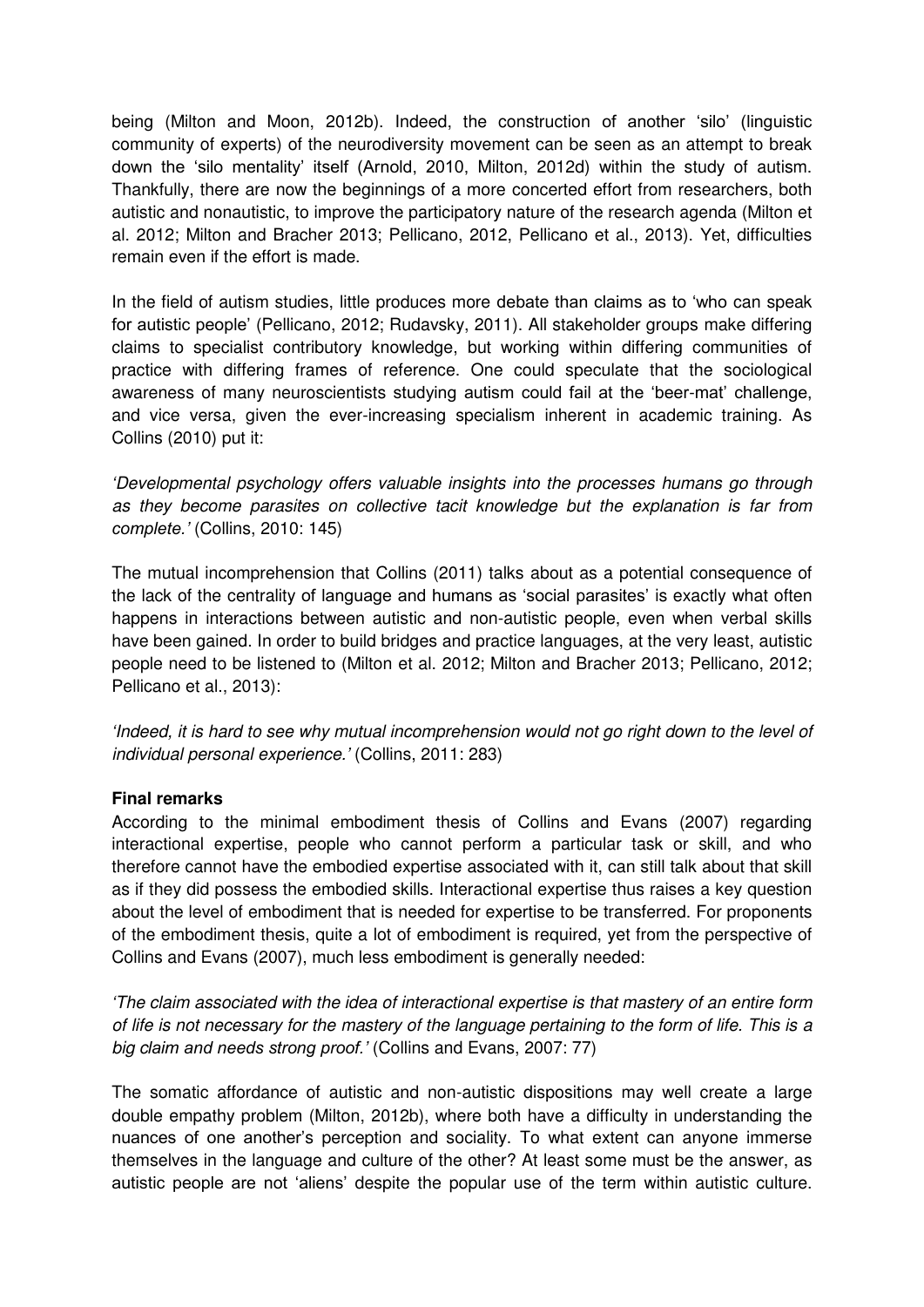Such an immersion can also be said to be the inspiration of approaches to the education of autistic people that have a more child-led focus (Milton, 2012c):

*'The position argued here is that you do not have to use your body (acquire contributory expertise) in order to speak the language of the domain (acquire interactional expertise)…'* (Collins and Evans, 2007: 78)

This is a debatable position, however, if one considers autistic language can be 'non-verbal' and based upon bodily movements and sensations (Baggs, 2007, Milton, 2012a). In my view, the level of embodiment needed for interactional expertise with autistic people remains unanswered, yet the imitation game experiments devised by Collins and Evans (2007) may provide a starting point by which this topic could be explored further. It must also be remembered who, in this conceptualisation, are the contributory experts regarding autistic subjectivity and culture, for this does take embodiment – that is, autistic people themselves.

In the history of autism studies, expertise has been claimed by many differing academic schools of thought, practitioners, parents, quacks and so on. Yet, the one voice that has been traditionally silenced within the field is that of autistic people themselves. Due to a lack of interactional expertise with autistic communities (Arnold, 2012b; Milton and Bracher, 2013), one could say a negative spiral has ensued. Consequently, autistic people have often become distrustful of researchers and their aims and are frozen out of processes of knowledge production (Milton et al., 2012). Such a context results in a lack of interactional expertise between researchers and autistic people and a breakdown in trust and communication (Milton, 2012b) leading to an increase in tension between stakeholder groups (Milton, 2011).

Finally, it is hoped that those wanting to research the sociality of autistic people may take up the challenge of an imitation game.

#### **Acknowledgements**

The author would like to thank Harry Collins, Rob Evans and Mike Bracher for their commentary during the development of this article.

#### **Funding**

This research received no specific grant from any funding agency in the public, commercial or not-for-profit sectors.

#### **References**

Arnold L (2010) The medium is the message. Available at: http://www.ucl.ac.uk/cpjh/Arnold (accessed 16 February 2012).

Arnold L (2012a) Autism (book review). *Disability and Society* 27(5): 729–730.

Arnold L (2012b) The social construction of the savant. In: Critical disability studies conference, Lancaster University,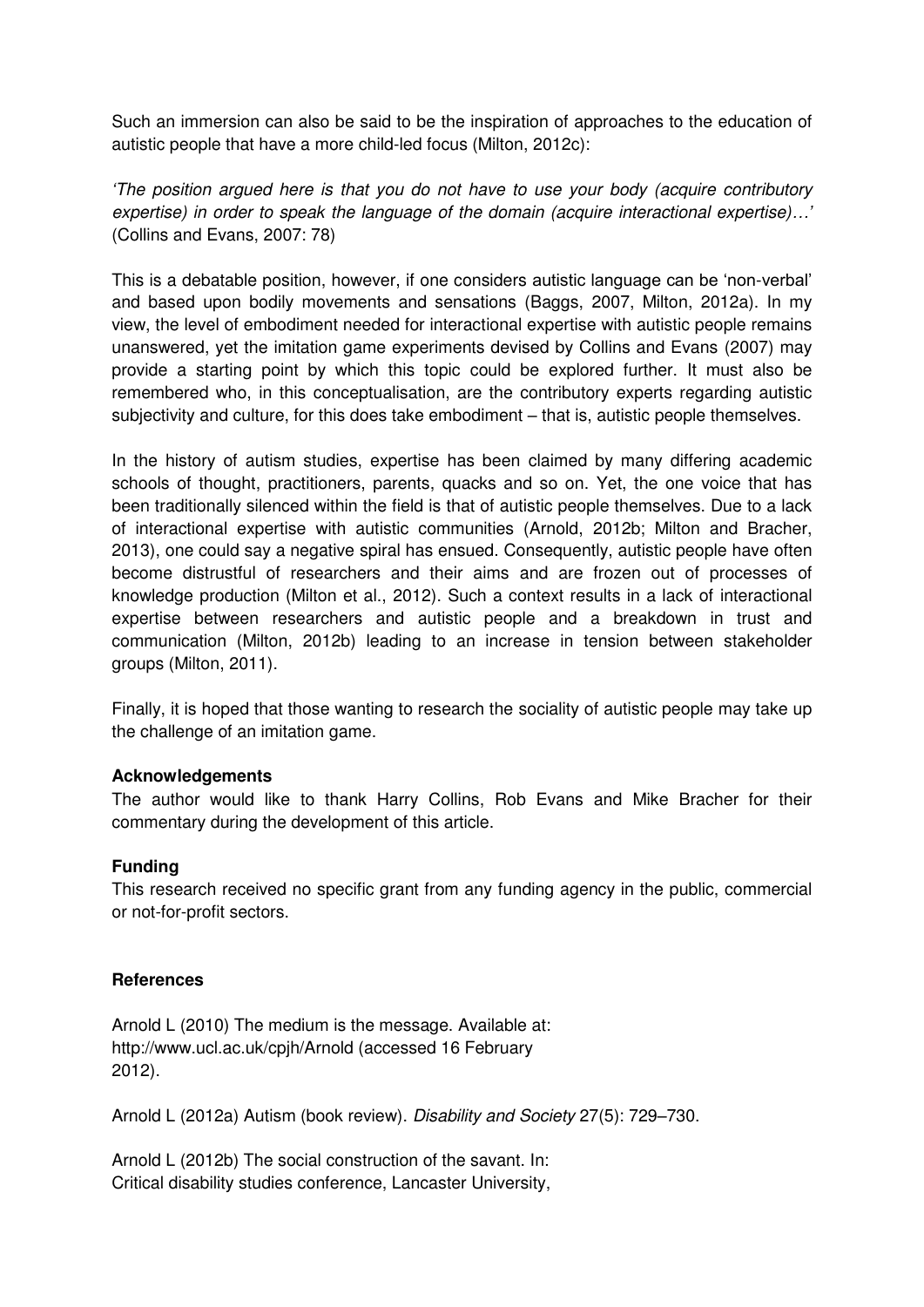Lancaster, 12 September.

Asperger H (1991) [1944] Autistic psychopathy in childhood, translated and annotated by Frith U [1944]. In: Frith U (ed.) *Autism and Asperger syndrome*. Cambridge University Press, pp.37–92.

Autistic Rights Group Highland (ARGH) (2013) http://www. arghighland.co.uk/ (accessed 5 August 2013).

Autonomy (2013) *Autonomy, the Critical Journal of Interdisciplinary Autism Studies*. [online]: http://www.larry-arnold.net/Autonomy/index.php/autonomy (Accessed 24 July 2013).

Autscape (2013) Finding a voice. [online]: http://www.autscape.org/ (Accessed 24 July 2013).

Baggs A (2007) In my language. [online]: http://www.youtube.com/watch?v=JnylM1hI2jc (Accessed 19 October 2012).

Baron-Cohen S (2008) *Autism and Asperger Syndrome (The Facts)*. Oxford: Oxford University Press.

Baron-Cohen S (2012) *Zero Degrees of Empathy: A New Understanding of Cruelty and Kindness*. Harmondsworth: Penguin Books.

Becker H (1963) *Outsiders*. New York: Free Press.

Cameron L (2012) *Dyspathy: The Dynamic Complement of Empathy*. Milton Keynes: The Open University.

Collins H (2004) How do you know you've alternated? *Social Studies of Science* 34: 103–106.

Collins H (2010) *Tacit and Explicit Knowledge*. London: University of Chicago Press.

Collins H (2011) Language and practice. *Social Studies of Science* 41(2): 271–300.

Collins H and Evans R (2007) *Rethinking Expertise*. London: University of Chicago Press.

Collins H, Evans R, Ribeiro R, et al. (2006) Experiments with interactional expertise. *Studies in History and Philosophy of Science* 37: 656–674.

Frith U (1989) *Autism: Explaining the Enigma*. London: Wiley-Blackwell.

Graby S (2012) To be or not to be disabled: autism, disablement and identity politics. Paper presented at the 'Theorising Normalcy and the Mundane' conference, University of Chester, Chester, 27 June.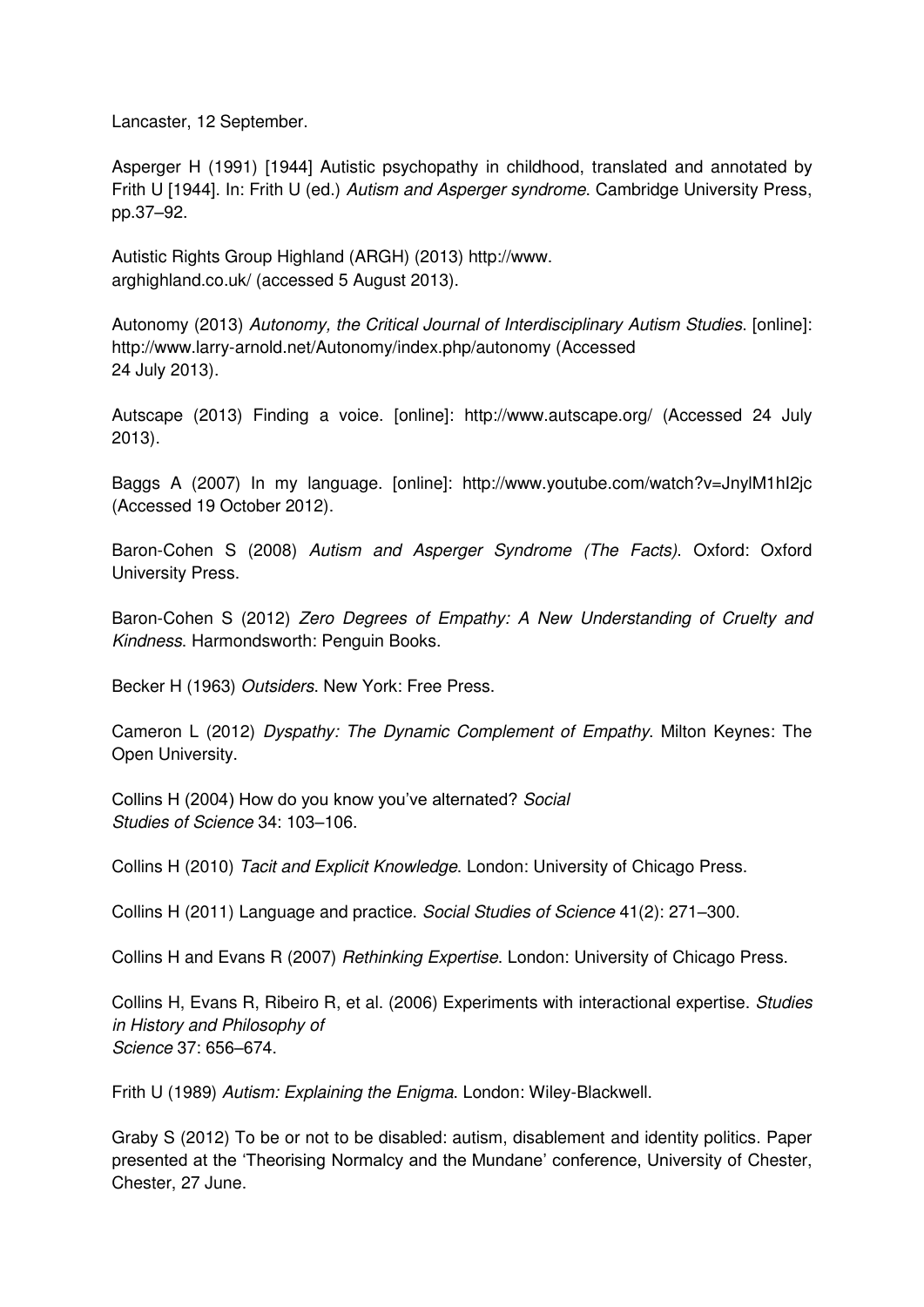Gustein S (2000) *Autism Aspergers: Solving the Relationship Puzzle - A New Developmental Program That Opens the Door to Lifelong Social and Emotional Growth*. Arlington, TX: Future Horizons.

Hacking I (2009) Autistic autobiography. *Philosophical Transactions of the Royal Society B: Biological Sciences* 364(1522): 1467–1473.

Happe F (1994) *Autism: An Introduction to Psychological Theory*. London: Psychology Press.

Hendriks R (2012) *Autistic Company*. Amsterdam: Rodopi Bv Editions.

Lawson W (2008) *Concepts of Normality: The Autistic and Typical Spectrum*. London: Jessica Kingsley.

Milton D (2011) Educational discourse and the autistic student: an 'inside-out' approach. In: *9th annual postgraduate education conference*, University of Birmingham, Birmingham, 5 July 2010.

Milton D (2012a) Embodied sociality and the conditioned relativism of dispositional diversity. In: *Theorising Normalcy*

*2012*, University of Chester, Chester, 26 June.

Milton D (2012b) On the ontological status of autism: the double empathy problem. *Disability and Society* 27(6): 883–887.

Milton D (2012c) *So What Exactly Is Autism?* London: Autism Education Trust.

Milton D (2012d) Theorising autism. In: *Theorising autism pilot day*, University of Birmingham, Birmingham, 28 September.

Milton D (2013a) Clumps: and autistic reterritorialisation of the rhizome. In: *Theorising normalcy and the mundane*. *4th International Conference*, Sheffield Hallam University, 4 September 2013.

Milton D (2013b) 'Filling in the gaps', a micro-sociological analysis of autism. *Autonomy* 1(2).

Milton D and Bracher M (2013a) Autistics speak but are they heard? *Medical Sociology Online* 7(2): 61–69.

Milton D and Moon L (2012a) 'And that Damian is what I call life changing': findings from an action research project involving autistic adults in an online sociology study group. *Good Autism Practice* 13(2): 32–39.

Milton D and Moon L (2012b) The normalisation agenda and the psycho-emotional disablement of autistic people. *Autonomy, the Critical Journal of Interdisciplinary Autism Studies* 1(1).